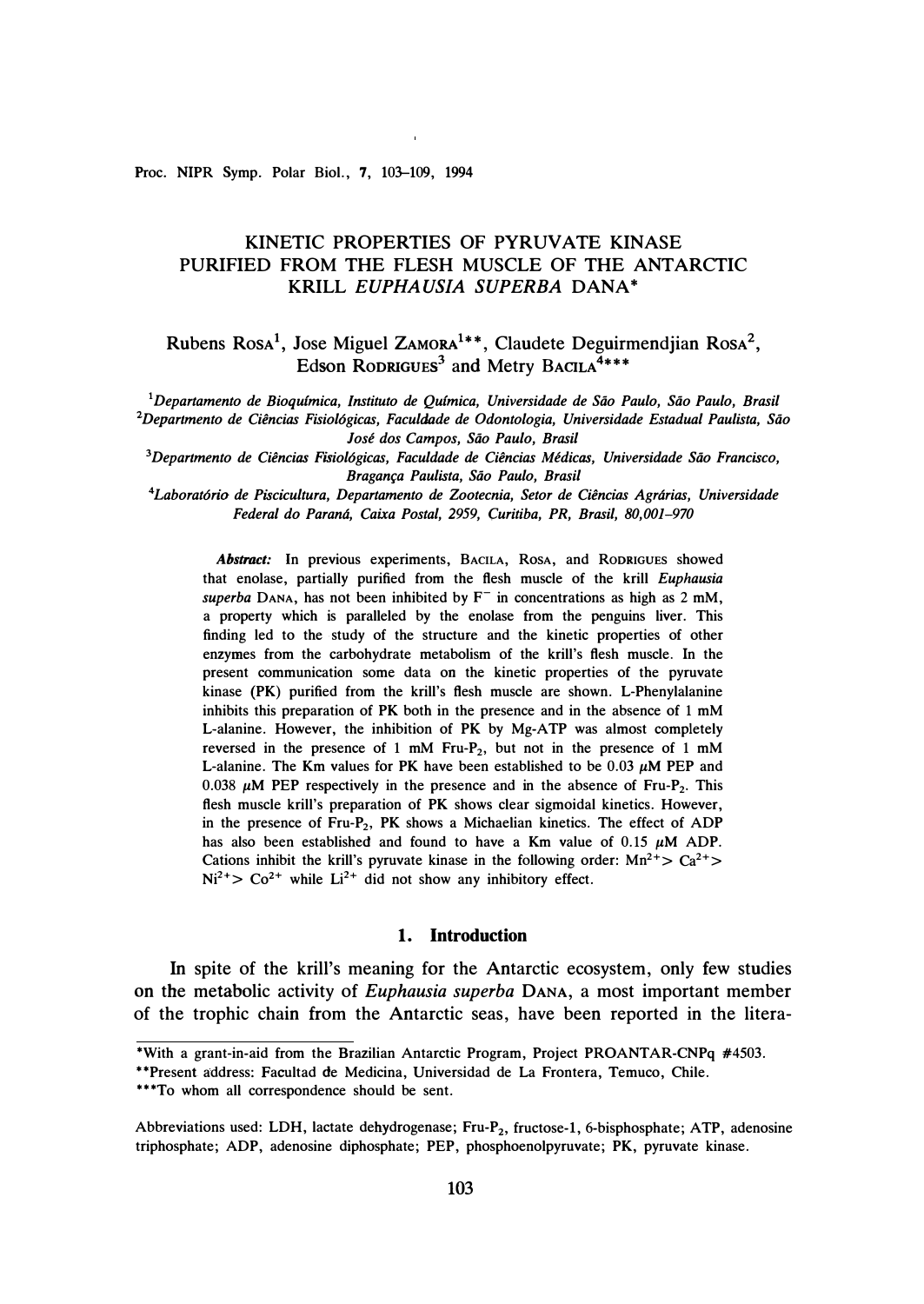**ture. The finding by SoEVIC and BRAEKHAN (1979) of abnormally high concentrations of fluoride in the krill was a very important contribution to this field. BooNE and MANTHEY (1983) established the anatomical distribution of fluorine.**  Within various segments and organs of the Antarctic krill, F<sup>-</sup> was found to be **mostly concentrated in the cephalotorax. CHRISTIANS and LEINEMAN (1980, 1983) and CHRISTIANS** *et al.* **(1981) found that fluorine migrates from the shell into the flesh muscle of the dead krill. Following this, BACILA** *et al.* **(1985, 1989) disclosed a very interesting biochemical adaptation by Antarctic organisms in regard to the susceptibility of enolase from the flesh muscle of the krill and the penguin liver to fluorine inhibition. It has been found that these preparations of enolase are not inhibited by concentrations of fluorine as high as 1 mM, still leaving a significant residual activity, even in higher concentrations.** 

**Due to these finding, we undertook to study the structure and function of the krill enzymes related to the energetic metabolism. A first account of the levels of the glycolytic enzymes in the flesh muscle of** *Euphausia superba* **has been given by RosA** *et al.* **(1991). It is the aim of these paper to present results obtained on the kinetic parameters of pyruvate kinase purified from the flesh . muscle of the krill** *Euphausia superba* **DANA.** 

## **2. Materials and Methods**

**This research work was carried out at the Brazilian Antarctic Station Commander Ferraz, King George Island, South Shetlands and at the Department of Biochemistry, Institute of Chemistry, University of Sao Paulo, Sao Paulo, Brasil.** 

**Krill was collected at Admiralty Bay, King George Island, in front of the Brazilian Antarctic Station Commander Ferraz. The animals were immediately taken alive to the laboratory and carefully dissected in order to obtain the flesh muscle. The dissected muscle was immediately frozen and then taken to our**  laboratories at the University of São Paulo. For enzyme purification, all steps were carried out at <sup>4</sup>°C following then the technique described by ZAMORA *et al.* **(1992). Frozen flesh muscle was homogenized in a Potter-Elvehjem homogenizer with 6 volumes of a solution containing 33 mM phosphate buffer, pH 6.5, 1 mM MgC1**<sup>2</sup> **, and 0.1 mM DTI. The homogenate was then centrifuged at 10000 rpm for 20 min in a Sorvall RC5B refrigerated centrifuge. The supernatant was brought to 70% saturation by the gradual addition of a saturated solution of**   $(NH_4)$ <sub>2</sub> $SO_4$ , pH 6.5, stirred for 30 min and spun down for 20 min at 10000 rpm. **The supernatant was discarded and the precipitate dissolved in a minimum volume of the same extraction buffer, and the excess salt subsequently removed by overnight dyalisis against 10 mM phosphate buffer, pH 6.5, containing 10 mM /3-mercaptoethanol and 20% glycerol (v/v). The dyalized enzyme solution was then used for enzyme assay. Pyruvate kinase activity was assayed by using a modification of a coupled assay technique (BUCHER and PflEIDERER, 1955). The standard assay solution containing 1 mM ADP, 1.6 mM PEP, 7 mM MgCI**<sup>2</sup> **, 50**  mM KCI,  $0.12$  mM NADH+H<sup>+</sup>, 10 mM EDTA and 3 U/ml LDH in 50 mM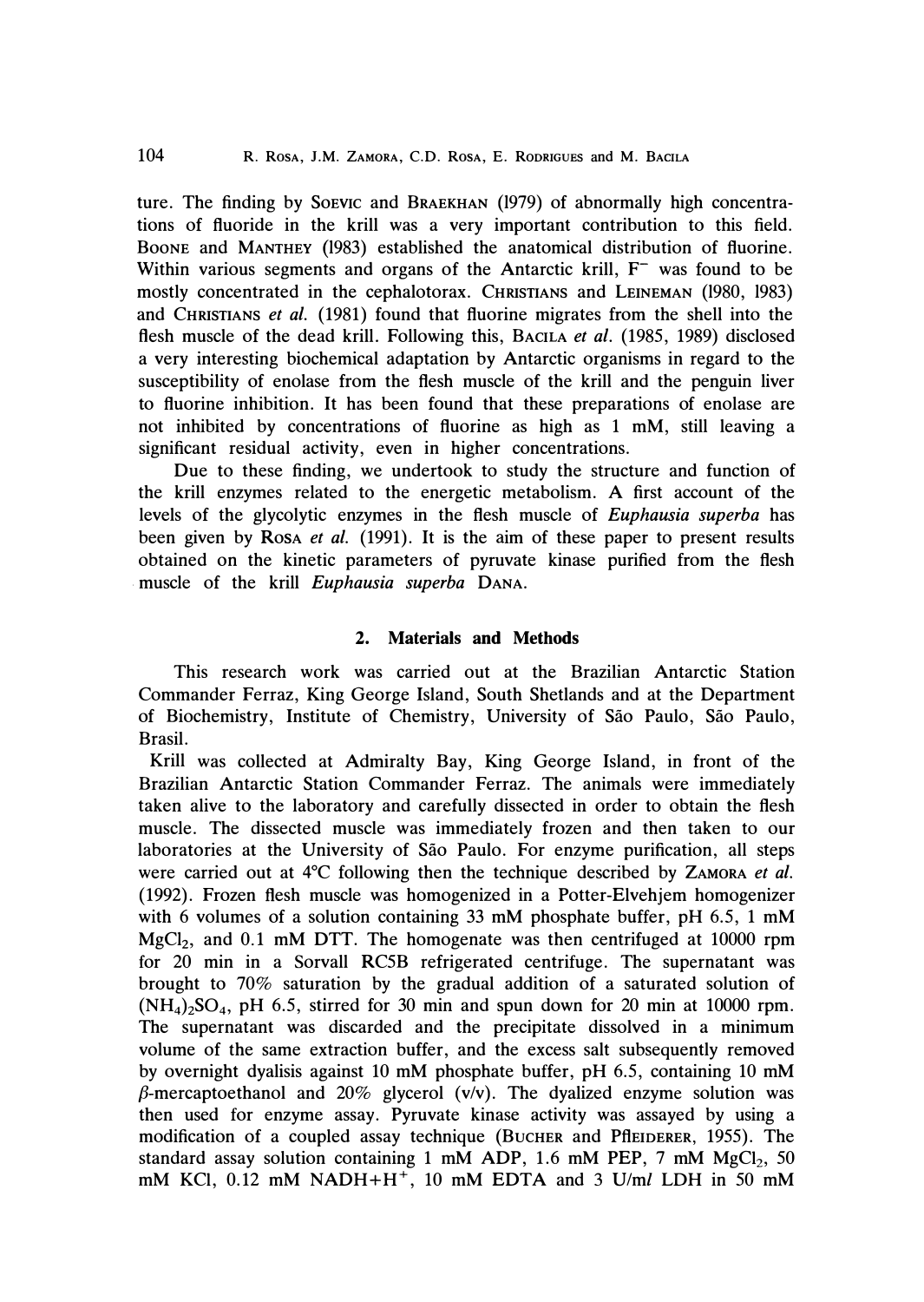**imidazole-HCl buffer, pH 6.5. Assays were carried out at 30**°**C. One unit of the**  enzyme activity was defined as the amount of enzyme which produced  $1\mu$ mol of **pyruvate per min under these conditions. Protein was measured by the method of LOWRY** *et al.* **(1951). Substrates, coenzyme, lactate dehydrogenase and other chemicals were obtained from Sigma Chemical Company. All common chemicals were reagent grade.** 

### **3. Results and Discussion**

**Experiments in which the effect of PEP concentration on the activity of the PK from the krill's flesh muscle were carried out (Fig. 1). The Km values for PEP were 0.043 mM and of 0.038 mM in the absence and in the presence of 1 mM Fru-P<sup>2</sup> , respectively. This preparation of PK shows sigmoidal kinetics which becomes hyperbolic upon addition of 1 mM Fru-P<sup>2</sup> • The effect of ADP concentration on the activity of krill's PK, was also established (Fig. 2). The Km value obtained was 0.15 mM. Table 1 and Fig. 3 show the effect of different**  metabolites, —L-alanine, L-phenylalanine and MgATP<sup>-2</sup>—, on the PK activity. **It can be seen that the PK of krill is not inhibited by L-alanine. However, inhibition of the enzyme was found in the presence of L-phenylalanine and of MgATP.** 

Cations inhibit the krill's PK in the following order:  $Mn^{2+} > Ca^{2+} > Ni^{2+}$  $> Co^{2+}$  > while Li<sup>2+</sup> did not show any inhibitory effect (Fig. 4). ZAMORA *et al.* **(1992) established nH values of 11.35 at pH 6.5 and of 1.9 at pH 7.4 for the**  binding capacity of  $Mg^{2+}$  to the ice-fish PK. On the other hand,  $Mn^{2+}$  also acts **as an activator of the ice-fish PK, showing, however, a very neat inhibitory effect**  on the krill's PK. In both PK preparations,  $Ca^{2+}$  acts as an inhibitor. However, the ice-fish PK is more sensitive to  $Ca^{2+}$  than the krill's enzyme. On the other



*Fig. 1. Effect of PEP concentration and of fructose-1,6-bisphosphate on the activity of piruvate kinase from the krill's flesh muscle. System: Tris-HCI, pH 7.4, 50 mM; PEP, in suitable concentrations; MgC/21 8 mM KC/, 70 mM; NADH, 0.12 mM LDH, 3 Ulml; 10 µl of the enzyme solution. Incubation at 30°C.*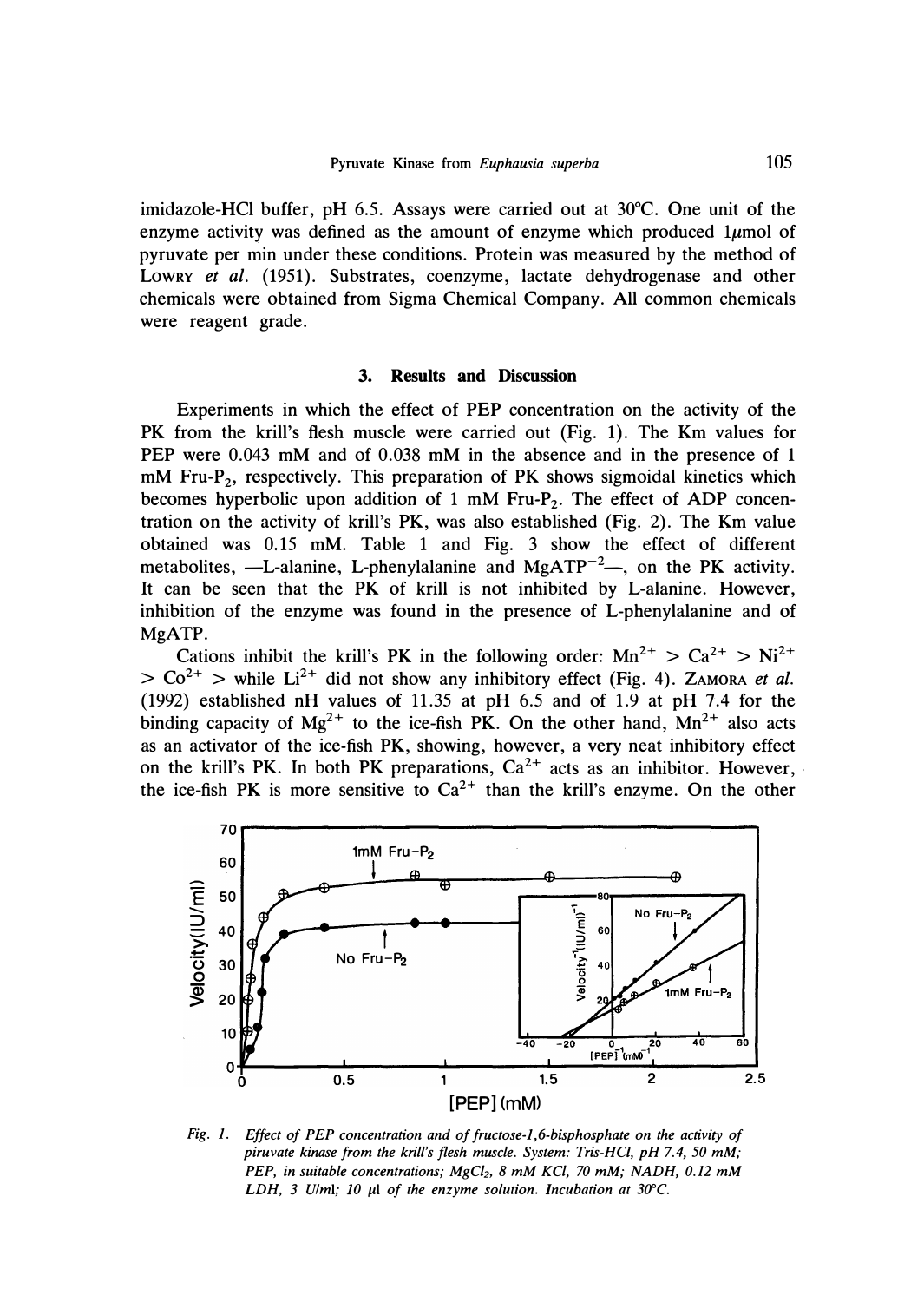

*Fig. 2. Effect of ADP concentration on the activity of pyruvate kinase from the krill's flesh muscle. System: Tris-HCl, pH 7.4, 50 mM; PEP, 1 mM; ADP in suitable concentrations; MgC/2, 8 mM KC/, 70 mM; NADH, 0.12 mM LDH, 3 U/ml; JO* **µl** *of the enzyme solution.*  Incubation at 30°C.



*Fig. 3. Effect of L-alanine, L-phenylalanine and Mg ATP on the activity of pyruvate kinase from the krill's flesh muscle. System: Tris-HCI, pH 7.4, 50 mM; PEP, 1 mM; ADP, 1 mM MgC/2, 8 mM KC/, 70 mM; NADH, 0.12 mM LDH, 3 Ulml; and suitable concentrations of L-alanine,*  L-phenylalanine and Mg ATP; piruvate kinase preparation, 10 µl. Incubation at 30°C.

*hand, in the presence of Mn***<sup>2</sup>**<sup>+</sup> , *which is it self an inhibitor for the krill's enzyme, the inhibition caused by 10 mM Ca***<sup>2</sup>**<sup>+</sup>*on the ice-fish PK decreases by 14%.* 

*Due to its important role in the glycolytic pathway, pyruvate kinase has been isolated from several animal sources and had its molecular properties established.*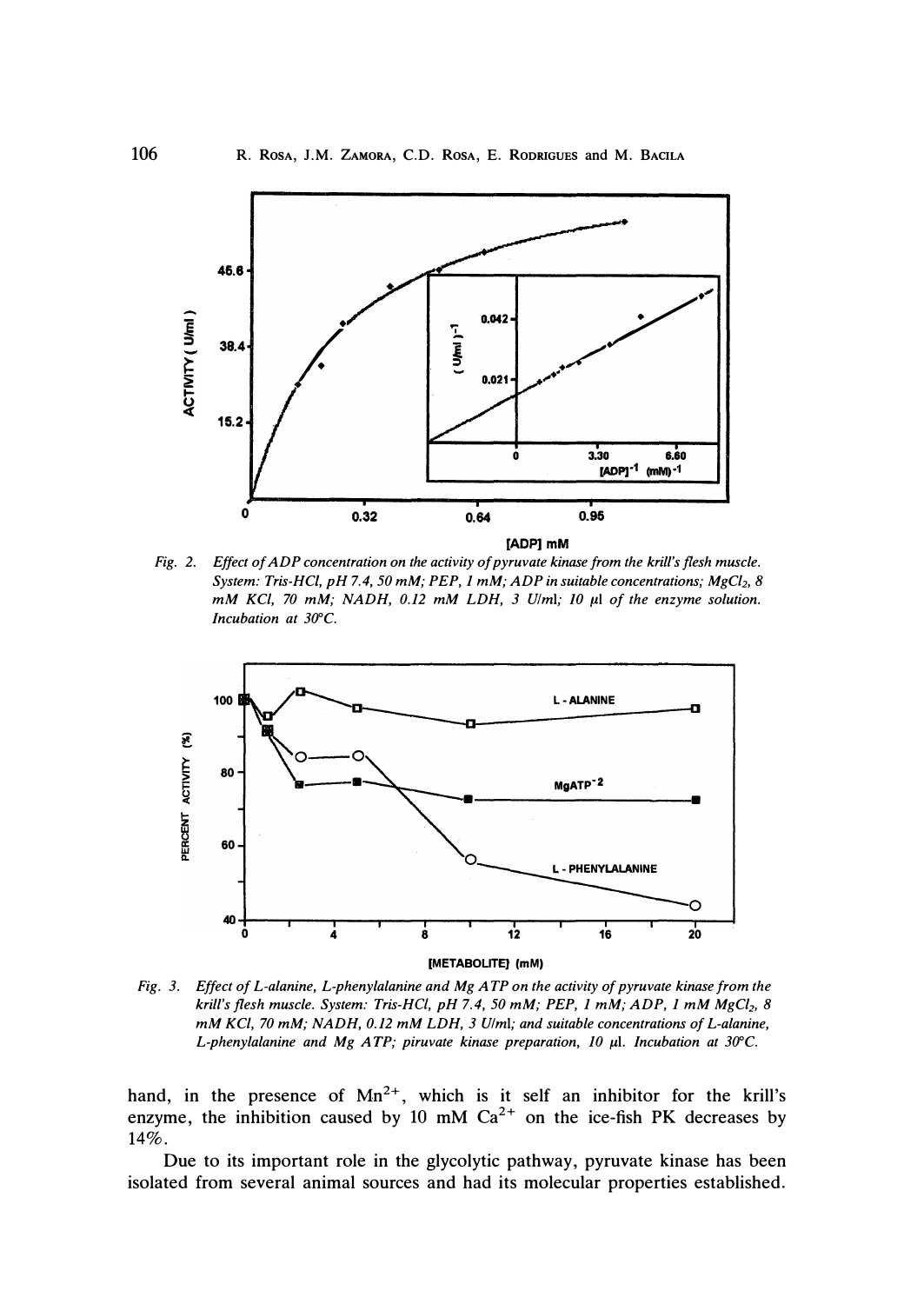*Table 1. Effect of metabolites on the activity of krill's flesh muscle pyruvate kinase. System: Tris-HCI pH 7.4, 50 mM; PEP, 1 mM,· MgC/2 8 mM; KC/, 70 mM; NADH, 0.12 mM; LDH, 31 U/ml; and suitable concentrations of metabolites. Values are given in terms of percent activity.* 

| Metabolite   | No Fru- $P_2$<br>No L-Ala | 1 mM Fru- $P_2$ | 1 mM Fru- $P_2$<br>1 mM L-Ala |
|--------------|---------------------------|-----------------|-------------------------------|
| Ala          | 100.0                     | 109.0           |                               |
| L-Phe        | 75.5                      | 78.3            | 93.4                          |
| <b>MgATP</b> | 86.8                      | 92.5            | 88.6                          |



*Fig. 4. Effect of cations on the activity of piruvate kinase from the krill's flesh muscle. System: Tris-HCI, pH 7.4, 50 mM; PEP, 1 mM; ADP, 1 mM; MgC/2, 8 mM KC/, 70 mM; NADH, 0.12 mM; LDH, 3 Ulml; cation, 1 mM; piruvate kinase preparation, 10 µl. Incubation at 3U'C.* 

**In mammals, there are known at least four types of PK isoenzymes IMAMURA and TANAKA (1982) named Ml, M2, L and R. These four isoenzymes are different in physical, chemical, immunological, catalytic and regulatory properties. However, several studies have shown that muscle PKs (Ml) from lower vertebrates, including fish, possess kinetic properties different from those of mammals. In fact, they are activated by Fru-P2 and may show a sigmoidal kinetic with PEP (SOMERO and HocHACHKA, 1968; RANDALL and ANDERSON, 1975; GUDERLEY and CARDENAS, 1980; OcAMPOS** *et al. ,* **1987).** 

**Pyruvate kinase from the krill's flesh muscle shows clear Michaelian behavior for ADP, at pH 7.4 Km 0.15 mM. With respect to PEP, however, the krill's PK displays allosteric behavior, showing a slightly sigmoidal curve in the absence of**  Fru-P<sub>2</sub>. However, in the presence of Fru-P<sub>2</sub>, the activity of the enzyme reaction **. is stimulated and no sigmoidicity of the curve can be detected. Thus, in both cases, ADP and PEP, the krill's flesh muscle PK parallels the kinetic properties of the PK from the eppaxial muscle of the ice-fish** *Chaenocephalus aceratus*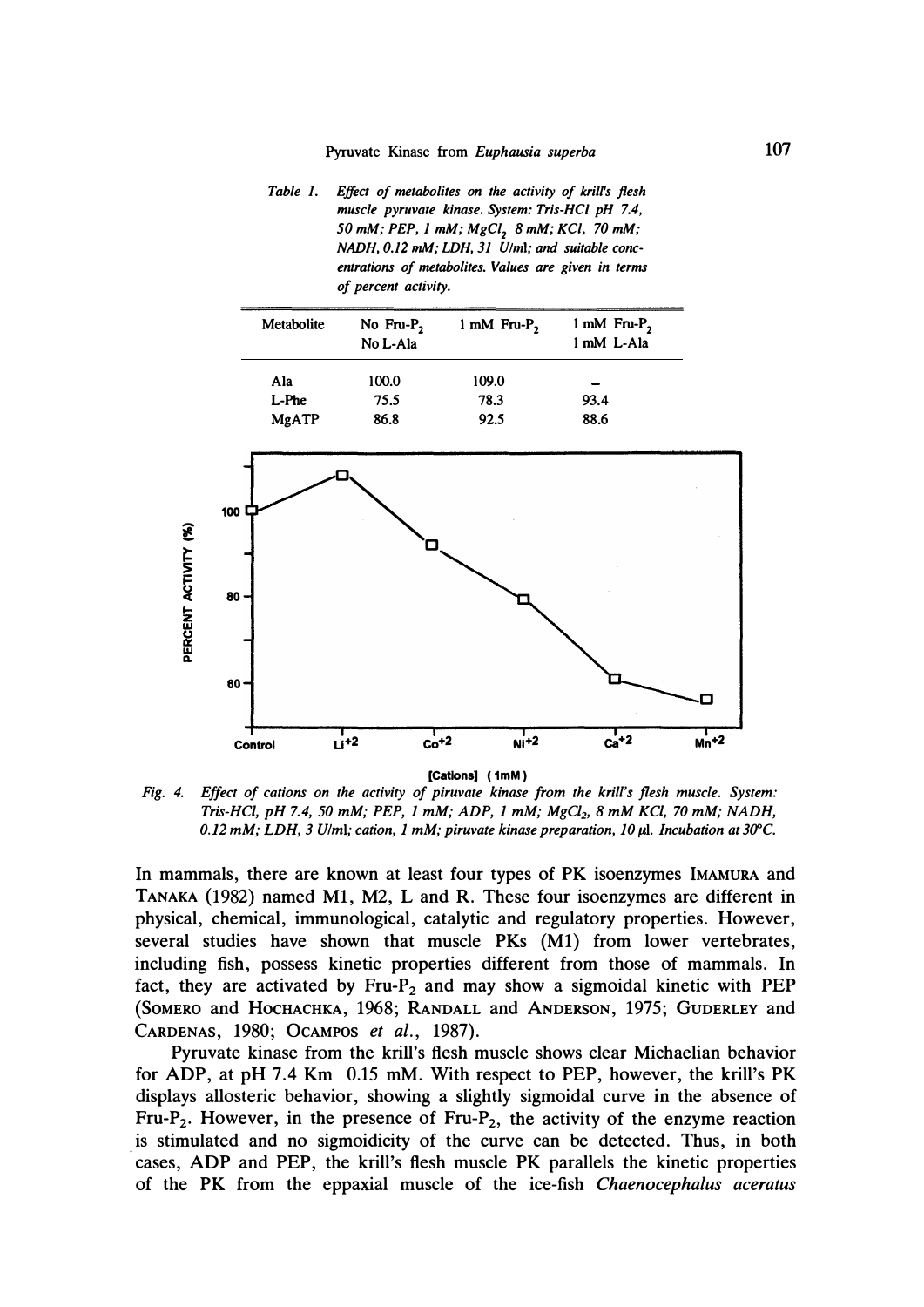*(ZAMORA et al., 1989), resembling in this way the pyruvate kinase type Mm or K from mammalian tissue (HALL and CoTIAM, 1978). The enzyme possesses properties in between of those of the two major forms found in adult mammals (ml*  and L), particularly the Michaelian kinetics with respect to ADP and PEP, and *no inhibition in the presence of L-alanine, displaying, on the other hand, allosteric properties with Fru-P***2;** *and is inhibited by MgATP. Furthermore,*  L-phenylalanine inhibits the krill's PK in the absence of L-alanine, but such *inhibition was almost completely reversed in the presence of lmM Fru-P***2** *and 1 mM alanine.* 

#### **References**

- BACILA, M., Rosa, R. and RODRIGUES, E. (1985): Inhibition by fluoride of enolase from Antarctic **organisms. Proceedings II International Symposium on Antarctic Aquatic Biology 1985, Rio de Janeiro.**
- **BACILA, M., ROSA, R. and RODRIGUES, E. (1989): Fluoride inhibition of enolase from Antarctic organisms. Pesq. Antart. Bras.,** *1,* **31-34.**
- **BOONE, R.J. and MANTHEY, M. (1983): The. anatomical distribution of fluoride within various segments and organs of Antarctic krill** *(Euphausia superba* **DANA). Arch. Fischereiwiss.,** *34,*  **81-85.**
- BÜCHER, T. and PflEIDERER, G. (1955): Pyruvate kinase from muscle. Methods in Enzymology, Vol 1, **ed. by S.P. CoLOWICK and N.O. KAPLAN. New York, Academic Press, 435-440.**
- **CHRISTIANS, 0. and LEINEMANN, M. (1980): Untersuchungen iiber den fluor in krill** *(Euphausia superba* **DANA). Inf. Fischereiwiss.,** *27,* **254-260.**
- **CHRISTIANS, 0., LEINEMANN, M. and MANTHEY, M. (1981): Neue Erkenntnisse iiber den Fluoridgehalt in krill** *(Euphausia superba* **DANA). Inf. Fischereiwiss.,** *28,* **70-72.**
- **GuDERLEY, H. and CARDENAS, J. M. (1980): A study of the catalytic properties of pyruvate kinase isozymes from salmon and an examination of their functional relationships. J. Exp. Zool.,**  *212,* **269-277.**
- HALL, E. R. and COTTAM, G. L. (1979): Isoenzymes of pyruvate kinase in vertebrates: their physical, **chemical, kinetic and immunological properties. Int. J. Biochem., 9, 785-793.**
- **IMAMURA, K. and TANAKA, T. (1982): Pyruvate Kinase isozymes from rat. Methods Enzymology. Part E: Carbohydrate Metabolism, ed. by W. A. Woon. New York, Academic Press, 150-165.**
- **LOWRY, D. R., ROSENBROUGH, N. J., FARR, A. L. and RANDALL, R. J. (1951): Protein measurement with Folin phenol reagent. J. Biol. Chem., 193, 265-275.**
- **OcAMPOS, D., RosA, C. D., RODRIGUES, E. and RosA, R. (1987): Kinetic properties of pyruvate kinase from the epaxial muscle of the marine fishes** *Mugil Lisa* **and** *Chaetoditerus Jaber.*  **Comp. Biochem. Physiol.,** *88B,* **625-630.**
- **RANDALL, R. F. and ANDERSON P. J. (1975): Purification and properties of the Pyruvate Kinase of sturgeon muscle. Biochem J.,** *145,* **569-573.**
- **ROSA, R., ZAMORA, J. M., ROSA, C. D. and BACILA, M. (1991): Levels of glycolytic enzymes in the flesh muscle of the Antarctic krill** *Euphausia superba* **DANA. Cienc. Med. e Biol. I Simp. Curitiba, 1991, ed. by TECPAR, 17.**
- **SoEVIC, T. and BRAEKHAN, 0. R. (1979): Fluoride in Antarctic krill** *(Euphausia superba)* **and Atlantic krill** *(Meganyctiphanes norvegia).* **J. Fish. Res. Board Can., 36, 1414-1416.**
- SOMERO, G. N. and HOCHACHKA, P. W. (1968): The effect of temperature on catalytic and regulatory **functions of Pyruvate Kinase of the rainbow trout and the Antarctic fish** *Trematomus bernacchii.* **Biochem. J.,** *110,* **395-400.**
- **ZAMORA, J. M., BIANCONCINI, M. S. M. C. and RosA, R. (1989): Efeito da fructose-1,6-bisfosfato e da fructose-2,6-bisfosfato na cinetica da piruvatoquinase do musculo estriado de**  *Chaenocephalus aceratus.* VIII. Mini-Simpósio de Biologia Marinha, São Sebastião, São